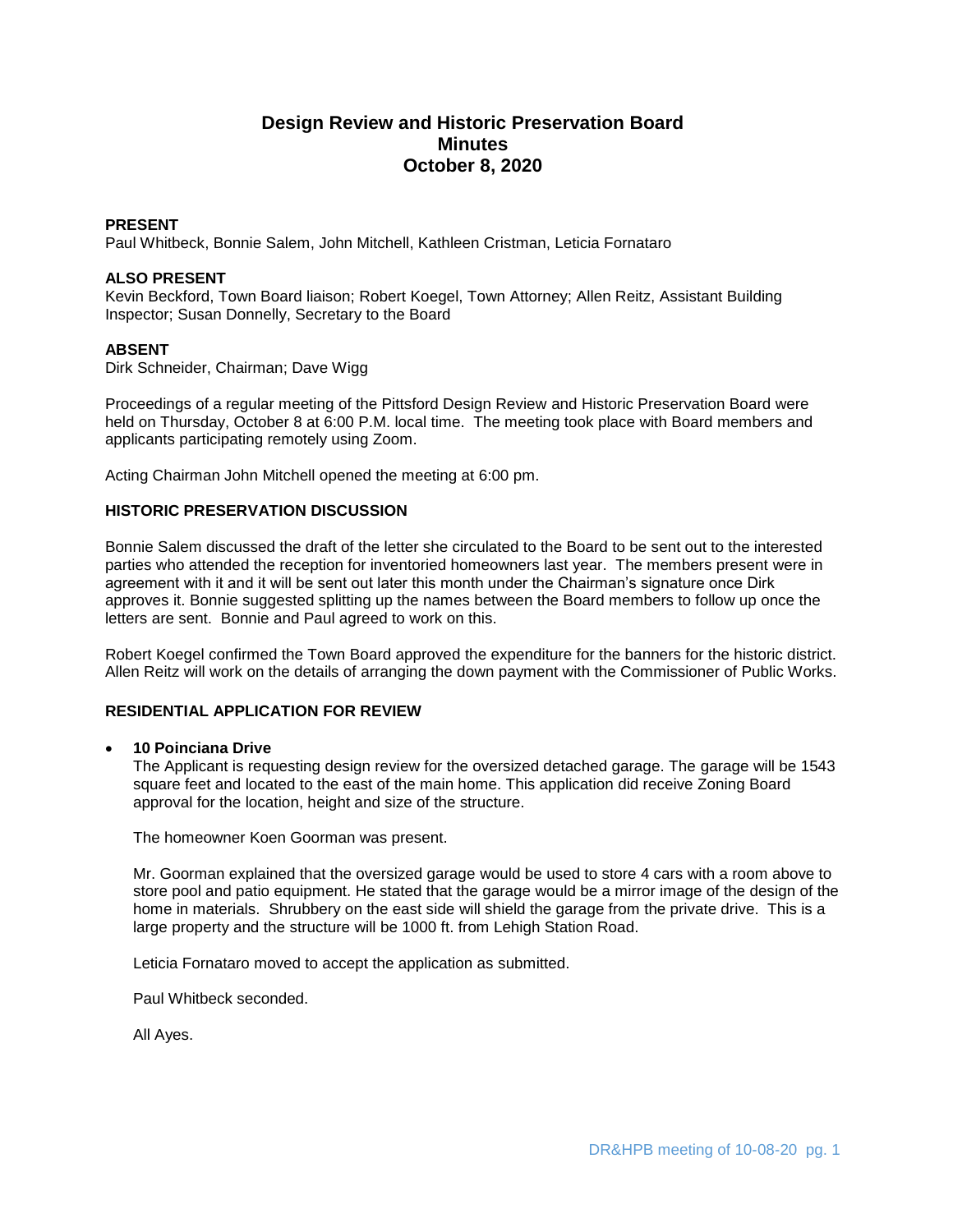#### **6 Sutton Point**

The Applicant is requesting design review for the addition of a four-season room. The addition will be approximately 322 square feet and will be located to the rear of the home.

The contractor, Rich Peters, was present.

The addition will be on the footprint of the deck. There will be some storage underneath.

Two roof options were submitted. One elevation depicted a center gable on the roof with two skylights and another depicted a shed roof with three skylights.

After some discussion, the Board generally agreed that they could support either roof design although comments were made that the option with the three skylights would provide additional lighting.

Kathleen Cristman moved to approve the application as submitted with the choice of either roof design.

Bonnie Salem seconded.

All Ayes.

#### **33 Thrush Field Way**

The Applicant is requesting design review for the two-story kitchen, bedroom and bath addition. The first floor addition will be approximately 197 square feet and the second floor will also be approximately 197 square feet.

The architect, Jim Brasley and homeowner Todd Markevitz were present.

Mr. Brasley described the project as a rear two-story addition with the expansion of the kitchen on the first floor and the addition of a bedroom and bathroom on the second floor. Part of the deck will be removed to accommodate this addition. The back of the house is on a cul-de-sac and would be hidden from any neighboring view.

The materials and roof slope would match the home and some of the window patterns would match the current windows as well. The chimney will be functional.

John Mitchell moved to accept the application as submitted with all materials to match the existing on the home.

Leticia Fornataro seconded.

All Ayes.

### **RESIDENTIAL APPLICATION FOR REVIEW – NEW**

#### **27 Hawkstone Way**

The Applicant is requesting design review for the construction of a single-family one story home. The home will be approximately 1982 square feet and will be located in the Cottages at Malvern Subdivision.

Marie Kenton of Ketmar Development was present.

Ms. Kenton described the new home construction as having a courtyard entry with a walkout that is similar to the homes on Lot #26 and Lot #18 but not exactly alike. This home will back up to the pond. The home has multiple textures for materials but will be the same colors. Cultured stone will be added around the door entry.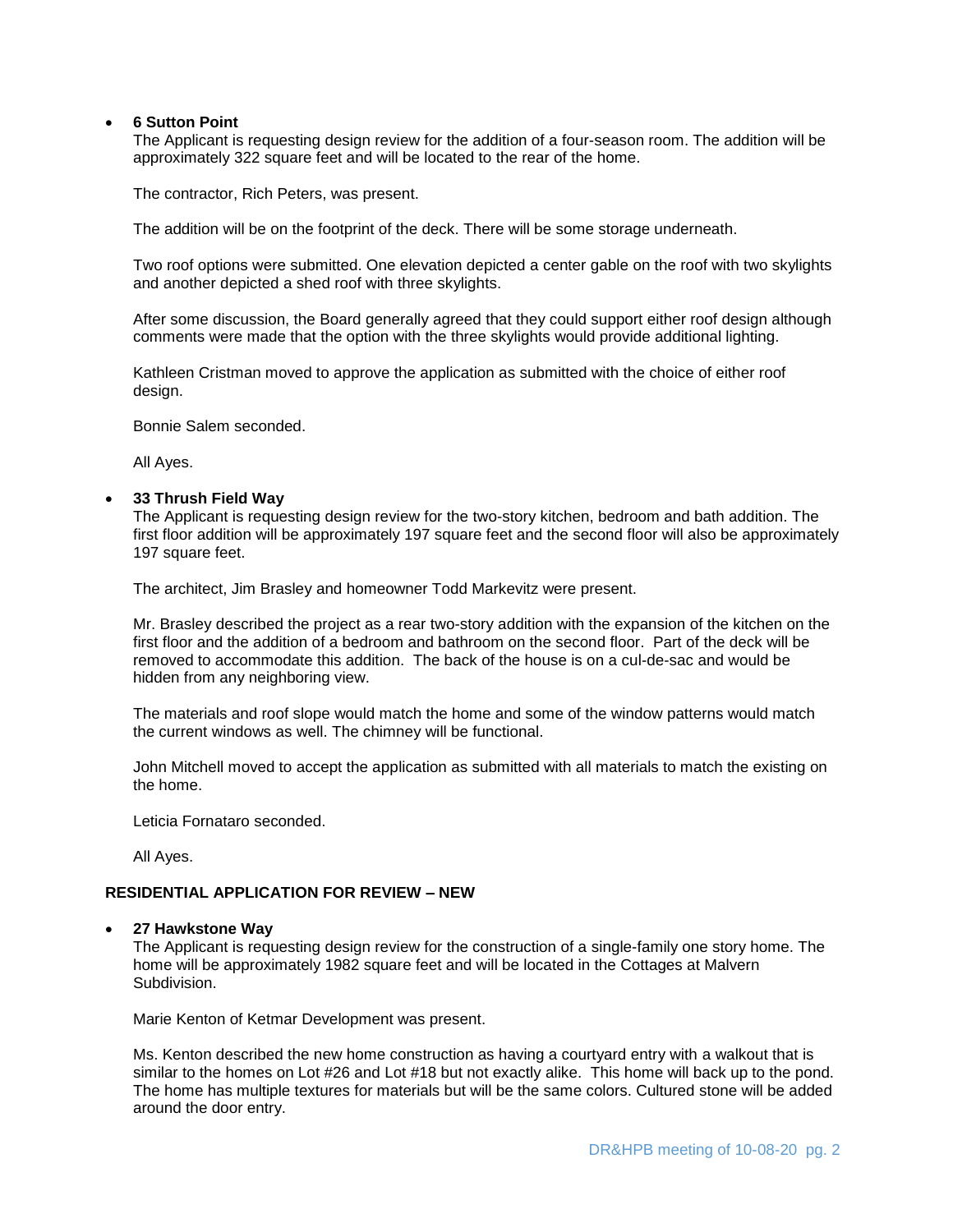Leticia Fornataro asked questions about grading changes and Ms. Kenton responded that some fill would be needed.

Paul Whitbeck moved to approve the application as submitted.

Kathleen Cristman seconded.

All Ayes.

#### **33 & 31 Skylight Trail**

The Applicant is requesting design review for the proposed construction of a new town home dwelling. The proposed building will consist of two attached single-family dwellings sharing a common wall. Lot 35 (33 Skylight Trail) will be approximately 2000 sq. ft. and Lot 36 (31 Skylight Trail) will be 2013 sq. ft. The town homes will be located in the new Alpine Ridge development.

Jeff Morrell of Morrell Builders was present.

Mr. Morrell discussed the onsite walk that occurred with some of the Board members prior to this evening's meeting. He also extended an invitation to any other members of the Board who did not attend that walk to come to the site at another time. Mr. Morrell indicated he appreciated the Board's input. He discussed the Board's comments regarding the gable reductions and the transition of the materials.

The current proposed unit has a side load (Lot #35) and a front-loaded (Lot #36) garage.

Mr. Morrell clarified the key on the development plan in regards to color and stone usage. The colors will remain the same however the names of the Hardi board colors have been changed by the manufacturer. Mr. Morrell will look to clarify this in the future applications. Mr. Morrell also indicated that the stone on the homes would be a staggered application to provide differentiation between the units. As units are constructed, he will be able to provide adjacent photos for comparison. He indicated that the homeowners association controls the look of the exteriors not the clients.

Bonnie Salem discussed the differentiation of wood grain of the garage doors. Mr. Morrell said he does not want too many multicolor textures but could look into the options available of darker versus lighter.

Leticia Fornataro moved to accept the application as submitted with the modifications as discussed.

John Mitchell seconded.

All Ayes.

#### **OTHER**

#### **REVIEW OF 9/24/2020 MINUTES**

John Mitchell moved to accept the minutes of the September 24, 2020 meeting with one correction.

Bonnie Salem seconded.

All Ayes.